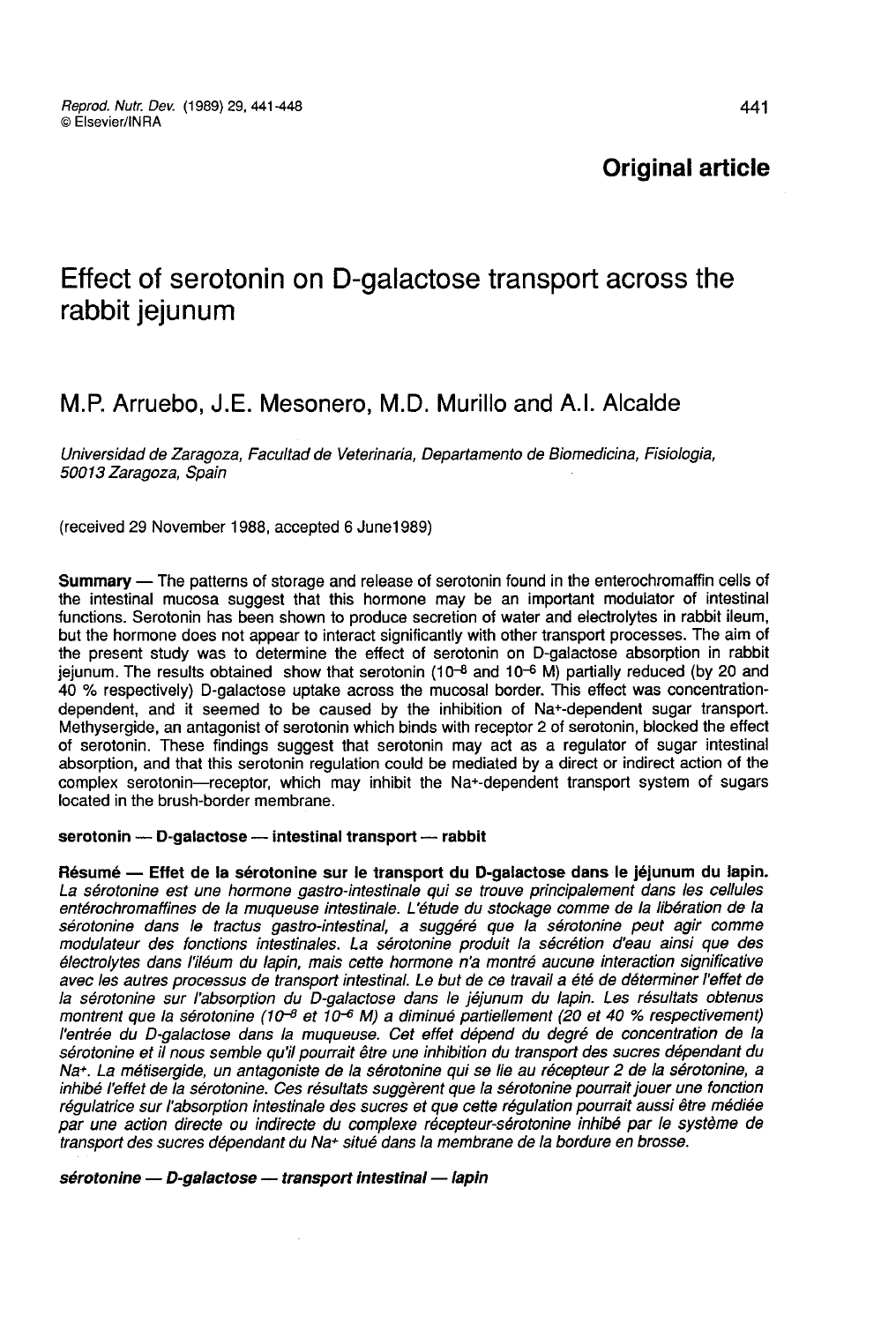# INTRODUCTION

Serotonin (5-hydroxytryptamine) (5 HT)<br>has been found throughout the ound throughout the<br>tract. mainly in the dastrointestinal mucosa and in significant amounts in the myenteric plexus. The major locus of serotonin in the body appears to be the enterochromaffin cells (EC) which are located in the base of the crypts and villi (Nemoto et al., 1982) of the intestinal mucosa.

It would be appear that serotonin is released from the enterochromaffin cells into both the circulation and the intestinal lumen (Ahlman et al., 1981; Gronstad et al., 1984) and the mechanisms for these<br>releases have been shown to be releases have been shown to independent in both cases (Money *et al.,* 1988). Furthermore, the release of 1988). Furthermore, the release serotonin seems to be regulated by either cholinergic, adrenergic and/or peptidergic nerves as well as by intraluminal stimuli (Ferrara et al., 1987; Gronstad et al., 1987). These observations suggest that the local paracrine/neurocrine actions mediated by serotonin may be important modulators of intestinal functions (Ferrara et al., 1987; Money et al., 1988).

Luminal administration of 5 HT has a number of effects on the gastrointestinal tract, including increased motility (Björk<br>et al., 1988), altered mesenteric et al., 1988), altered mesenteric circulation (Biber et al., 1973; Fondacaro, 1984; Gronstad et al., 1986) and an increase in the production of protective mucus (Black et al., 1979). It is also a well known fact that serotonin causes net water and electrolyte secretion in the small intestine *in vivo* (Donowitz *et al.*, 1977; McFadden et al., 1986) and in vitro (Donowitz ef al., 1980a).

However, as some secretagogues like theophylline (Randles et Kimmich, 1978; Ilundain et al., 1985) and gastrointestinal hormones such as somatostatin (Sorribas

et al., 1987) or VIP (Rodriguez-Yoldi et al., 1988) have interfered with intestinal sugar transport, the aim of the present<br>study was to investigate whether investigate serotonin has an effect on D-galactose absorption in jejunum of rabbits; and if so, to determine the causes.

## MATERIALS AND METHODS

#### Animals and incubation solutions

The study was performed on male New Zealand rabbits weighing 2.0―2.5 kg. The animals were maintained on a standard rabbit diet with free access to water. After killing by a blow on the head, the proximal jejunum (5 cm distal to the ligament of Treitz) was removed and rinsed free of intestinal contents with icecold Ringer's solution. The tissue was then<br>stripped of its serosal and external muscle<br>layers. The Ringer's solution contained in mM :<br>140 NaCl, 10 KHCO<sub>3</sub>, 0.4 KH<sub>2</sub>PO<sub>4</sub>, 2.4<br> $K_2$ HPO<sub>4</sub>, 1.2 CaCl<sub>2</sub> and 1.2 MgCl<sub>2</sub>, a stripped of its serosal and external muscle<br>layers. The Ringer's solution contained in mM 140 NaCl, 10 KHCO<sub>3</sub>, 0.4 KH<sub>2</sub>PO<sub>4</sub>, 2.4<br>K<sub>2</sub>HPO<sub>4</sub>, 1.2 CaCl<sub>2</sub> and 1.2 MgCl<sub>2</sub>, and was<br>continuously bubbled with 95 % O<sub>2</sub>/5 % layers. The Ringer's solution contained in mM :<br>140 NaCl, 10 KHCO<sub>3</sub>, 0.4 KH<sub>2</sub>PO<sub>4</sub>, 2.4  $K_2$ HPO<sub>4</sub>, 1.2 CaCl<sub>2</sub> and 1.2 MgCl<sub>2</sub>, and was continuously bubbled with 95 % O<sub>2</sub>/5 % CO<sub>2</sub>. In experiments where Na<sup>+</sup>- free conditions were continuously bubbled with 95 %  $O_2/5$  %  $CO_2$ . In required, NaCl was omitted and replaced with 140 mM choline chloride.

#### Extracellular space determinations

Pieces of jejunum were incubated in Ringer's solution at 37 °C containing 0.02 uCi/ml14C-Extracellular space determinations<br>Pieces of jejunum were incubated in Ringer's<br>solution at 37 °C containing 0.02  $\mu$ Ci/ml<sup>14</sup>C-<br>labelled poly(ethylene glycol) (PEG) (m. w. 4000, PEG 4000, Amersham) for 30 min. The pieces of mucosa were then gently blotted on filter paper and weighed, then extracted in 1 ml pieces of mucosa were then gently blotted on<br>filter paper and weighed, then extracted in 1 ml<br>0.1 N HNO<sub>3</sub> overnight. Aliquots of the extracts<br>were counted with aliquots of the bathing were counted with aliquots of the bathing solutions. Following extraction, the tissues were dried at 80 °C for 24 h, then reweighed. Tissue water was calculated as the difference between wet and dry weights.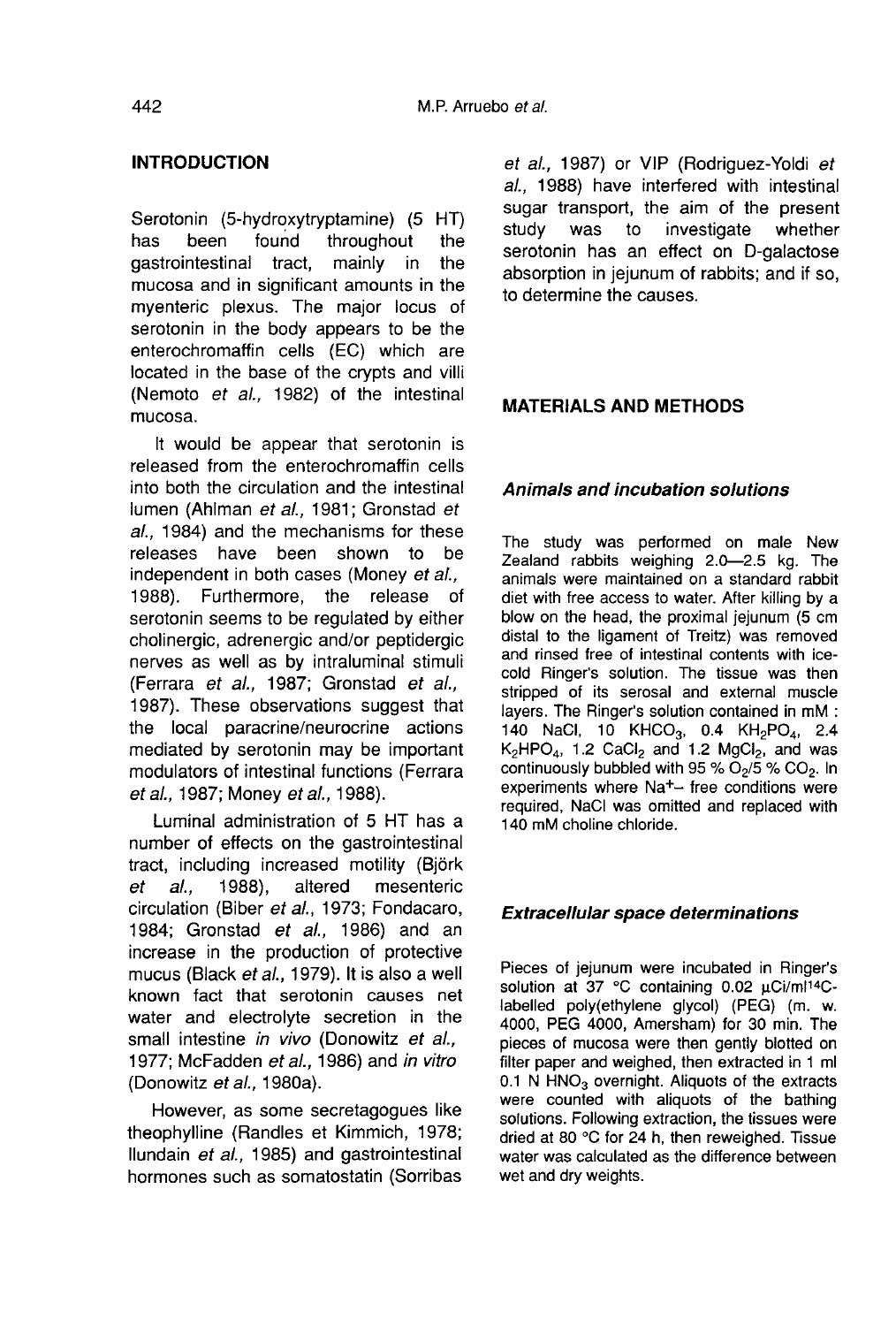The serotonin at two concentrations  $(10^{-6}$  and  $10^{-8}$  M) was present in the bathing solution from the start of the incubation and had no significant effect either on the extracellular space (ranging from  $0.07 \pm 0.005 - 0.066 \pm 1$ 0.004 ml/g wet weight), tissue water fraction (ranging from  $0.86 \pm 0.002 - 0.87 \pm 0.002$  ml/g wet weight) or cell water fraction (ranging from  $0.79 \pm 0.004 - 0.80 \pm 0.004$  ml/g wet weight).

#### Sugar uptake measurements

Pieces of jejunum weighing  $\approx$  100 mg were incubated at 37 °C in Ringer's solution containing D-galactose labelled with !4C for 30 min. Previous results obtained in our laboratory have shown that the steady-state is reached when tissues are incubated for 30 min. At the end of the experiment the tissues were washed with gentle shaking in ice-cold Ringer's solution and blotted carefully on both sides to remove excess moisture. The tissue was weighed wet and extracted by shaking for 15 h in 0.5 ml 0.1 I excess moisture. The tissue was weighed wet<br>and extracted by shaking for 15 h in 0.5 ml 0.1<br>N HNO<sub>3</sub>. Samples were taken from the bathing<br>solutions and from the extracts of the tissues solutions and from the extracts of the tissues for radioactivity counting. All the modifiers were added to the incubation solution at the beginning of the incubation period. The Dgalactose uptake results were expressed as the ratio between the concentration of sugar in cell water (C) after correction for extracellular space, and the medium sugar concentration (M), C/M.

#### Transepithelial flux measurements

The stripped mucosa was mounted as a flat sheet in Ussing-type chambers. The bathing solutions on the mucosal and surfaces of the tissue were maintained at 37 °C using a circulating water bath. Both solutions contained D-galactose at the same concentration. Mucosal to serosal sugar fluxes were measured by placing the <sup>14</sup>C-labelled galactose in the mucosal side, and serosal to mucosal fluxes by placing the <sup>14</sup>C-labelled galactose in the serosal side. Samples were removed from the non-radioactively labelled side at 20-min intervals for 80 min, after a 60-min preincubation period. One sample only was taken for counting from the radioactively labelled side. Samples of the radioactive solution were counted using a liquid scintillation counter.

#### **Materials**

D-galactose and serotonin were obtained from Sigma (St. Louis, MO). Methysergide was supplied by Sandoz. PEG was obtained from Merck.

#### **Statistics**

Results are expressed as mean  $\pm$  SE. Statistical significance was evaluated by the analysis of variance (ANOVA) and the Sheffe's test (Sheffe, 1953).

#### RESULTS

# Effect of serotonin on steady-state cell water D-galactose accumulation

In control conditions (in the absence of exogenous modifiers) the C/M ratio (cell water free sugar concentration/sugar concentration in the incubation solutions) was  $\approx$  3.26. When serotonin was present<br>in the medium at a concentration of  $10^{-8}$ in the medium at a concentration of 10<sup>-8</sup><br>or 10<sup>-6</sup> M, the C/M ratios were 2.56 and 1.76 respectively. Serotonin at both 1.76 respectively. Serotonin at both<br>concentrations  $(10^{-8} \text{ or } 10^{-6} \text{ M})$  was found to reduce the D-galactose accumulation in rabbit jejunum by 20 and 40 % respectively (see Table 1).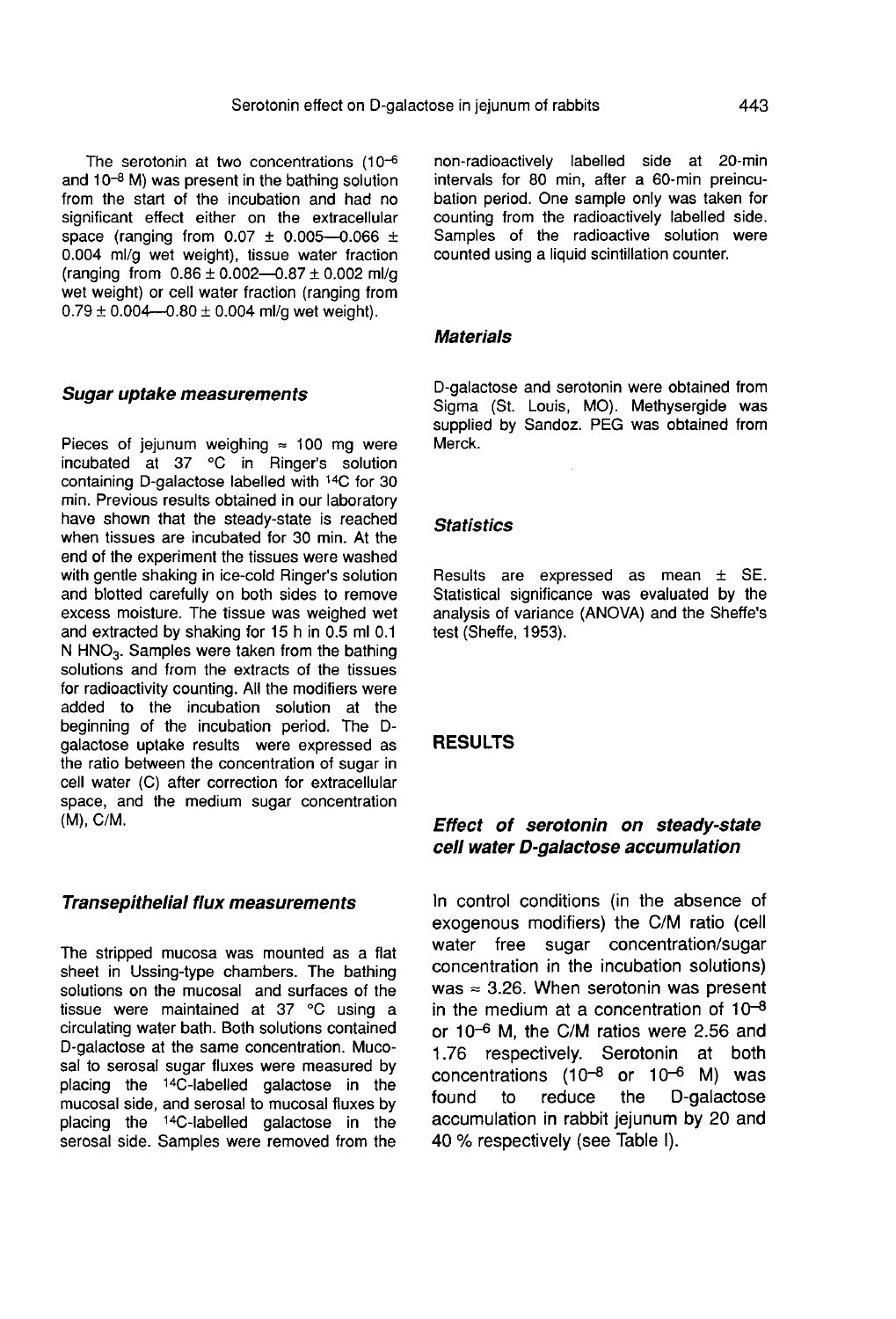|          | $\bullet$              | C/M                      |                          |  |
|----------|------------------------|--------------------------|--------------------------|--|
| [5 HT] M | Ω                      | $10^{-8}$                | $10^{-6}$                |  |
|          | $3.42 \pm 0.05$<br>(8) | $2.56 \pm 0.06$ *<br>(8) | $1.76 \pm 0.06$ *<br>(8) |  |

Table I. Effect of different concentrations of serotonin (5HT) on the cell to medium sugar concentration ratio (C/M).

Concentration of sugar in the incubation solution was 0.5 mM. The values presented are the means  $\pm$  SE. The figures in brackets indicate the number of rabbits.

 $\overline{P}$  < 0.001 compared with 5 HT = 0 M.

# Effect of serotonin on transmural mucosal to serosal (Jms), serosal to mucosal (Jsm) and net (Jms-Jsm) D-galactose fluxes

The results summarized in Table II show that serotonin at both  $10^{-8}$  and  $10^{-6}$  M<br>concentrations significantly reduced concentrations

mucosal to serosal D-galactose flux, and this reduction was greater at 10<sup>-6</sup> M<br>serotonin. Neither 10<sup>-6</sup> nor 10<sup>-8</sup> M  $10^{-6}$  nor  $10^{-8}$  M modified serosal to mucosal D-galactose<br>fluxes. Consequently net fluxes Consequently net fluxes (Jms―Jsm) significantly diminished when serotonin (10- $6$  or 10- $8$  M) was present in the medium.

Table II. Effect of serotonin (5 HT) on transmural mucosal to serosal (Jms); serosal to mucosal (Jsm) and net (Jms-Jsm) fluxes across sheets of rabbit jejunum.

|          | $\mu$ mol D-galactose x cm <sup>-2</sup> x h <sup>-1</sup> |                             |                             |  |  |
|----------|------------------------------------------------------------|-----------------------------|-----------------------------|--|--|
| [5 HT] M | 0                                                          | $10^{-8}$                   | $10^{-6}$                   |  |  |
| Jms      | $0.263 \pm 0.013$<br>(15)                                  | $0.176 \pm 0.011$ *<br>(14) | $0.161 \pm 0.011$ *<br>(14) |  |  |
| Jsm      | $0.064 \pm 0.004$<br>(12)                                  | $0.073 \pm 0.003$<br>(12)   | $0.073 \pm 0.003$<br>(12)   |  |  |
| Jnet     | $0.199 \pm 0.013$<br>(12)                                  | $0.103 \pm 0.011$ *<br>(12) | $0.087 \pm 0.01$ *<br>(12)  |  |  |

Sugar concentration in the bathing solution was 4 mM. The values presented are the means  $\pm$  SE of the number of rabbits (indicated in brackets).

 $\tau$  P < 0.001 compared with 0 M 5 HT.

444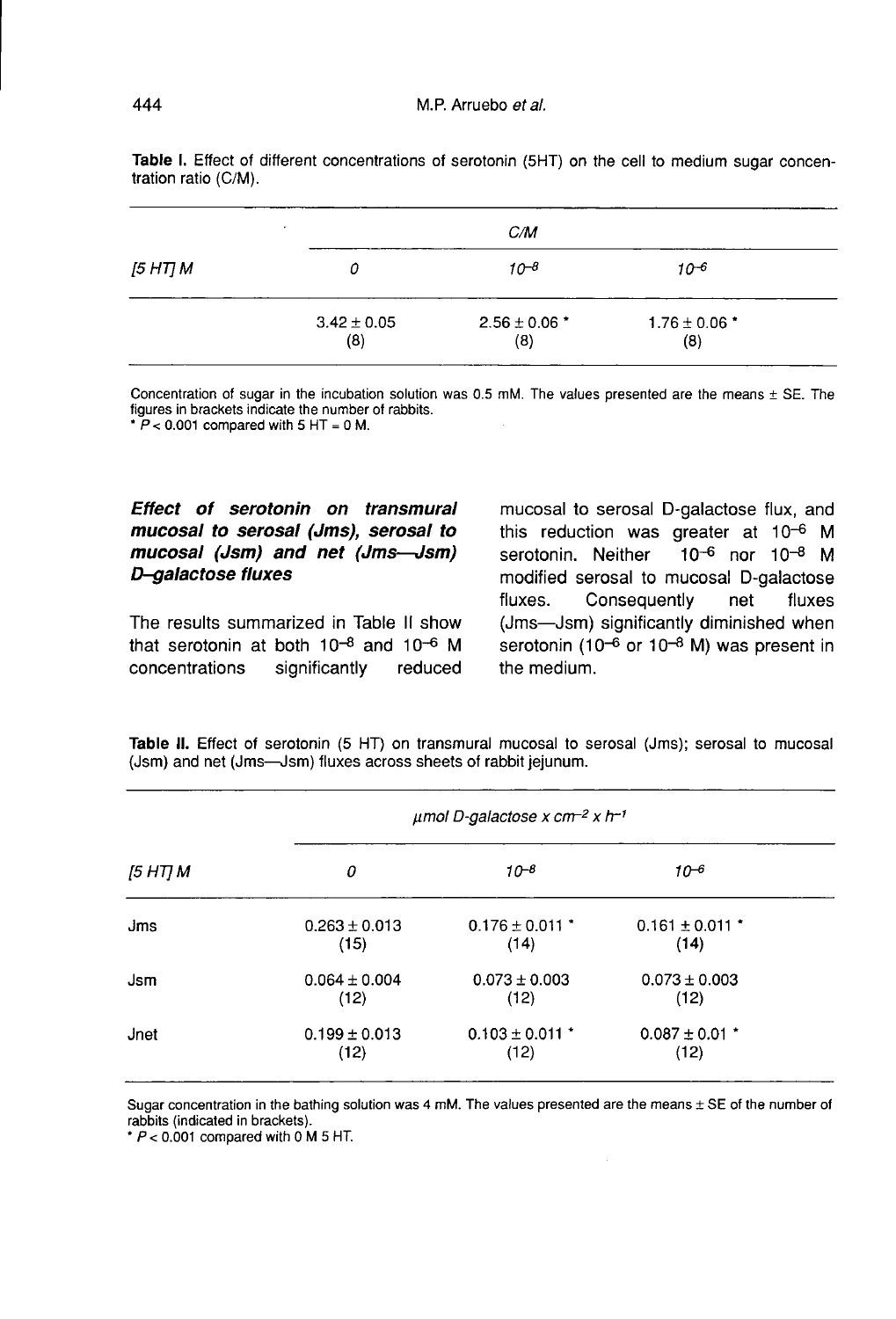#### Effect of serotonin on D-galactose Na+-dependent transport

The D-galactose concentration assayed was 20 mM to guarantee that both Na+ dependent transport and passive diffusion worked in the experiments. When Na+ was removed from the bath solution serotonin did not modify either Dgalactose accumulation or D-galactose mucosal to serosal flux (see Table 111).

# Effect of methysergide on serotonininduced reduction of D-galactose transport in rabbit jejunum

Methysergide is a derivative of LSD and acts as an inhibitor of the peripheral effects of serotonin (Leff and Martin, 1988). When methysergide and serotonin were both in the bath solution D-galactose accumulation reached the control values, so methysergide reduced the effect of<br>serotonin on D-galactose transport. D-galactose transport. Methysergide alone did not modify the Dgalactose accumulation in rabbit jejunum (Table IV).

# **DISCUSSION**

Serotonin (5 HT) has been found throughout the gastrointestinal tract and<br>several authors have claimed that several authors serotonin plays an important physiological part in the intestinal functions by acting on several intestinal processes.

Some studies have shown that serotonin alters electrolyte transport in rabbit ileum by inhibiting neutral NaCl absorption but does not seem to interact significantly with other ileal transport processes, such as D-glucose intestinal absorption (Donowitz et al., 1980a).

The results obtained in our laboratory show that serotonin partially diminishes both steady-state cell water D-galactose accumulation and mucosal to serosal (Jms) transmural D-galactose fluxes in rabbit jejunum (Tables I and II). These findings indicate that serotonin reduces the D-galactose uptake across the brush border of the jejunal mucosa and that 5 HT could act on the transport system of monosaccharide located on the brush border.

However, as D-galactose transport across the jejunal brush border is mainly

| [5 HΤ] M     |                        | C/M                    |                                                             |                         | Jms                    |                                           |  |
|--------------|------------------------|------------------------|-------------------------------------------------------------|-------------------------|------------------------|-------------------------------------------|--|
|              | 0                      | $10^{-8}$              | $10-6$                                                      | 0                       | $10^{-8}$              | $10^{-6}$                                 |  |
| [Na+] 140 mM | $1.0 \pm 0.09$<br>(5)  | (5)                    | $0.74 \pm 0.07$ ** $0.61 \pm 0.06$ * $1.02 \pm 0.05$<br>(5) | (10)                    | (10)                   | $0.88 \pm 0.03$ $0.73 \pm 0.06$ *<br>(10) |  |
| [Na+] 0 mM   | $0.51 \pm 0.05$<br>(5) | $0.47 \pm 0.02$<br>(5) | $0.47 \pm 0.04$<br>(5)                                      | $0.48 \pm 0.04$<br>(10) | $0.49 \pm 0.03$<br>(9) | $0.55 \pm 0.04$<br>(10)                   |  |

Table III. Effect of serotonin (5 HT) on D-galactose transport in the absence of Na+ in the medium.

D-galactose concentration in C/M and Jms experiments was 20 mM. C/M is the cell to medium sugar concentration ratio. Jms is expressed in umol D-galactose x cm<sup>-2</sup> x h<sup>-1</sup>. The values are the means  $\pm$  SE. The figures in brackets indicate the number of rabbits.

\*  $P$  < 0.001 compared with 0 M 5 HT; \*\* 0.001 <  $P$  < 0.05 compared with 0 M 5 HT.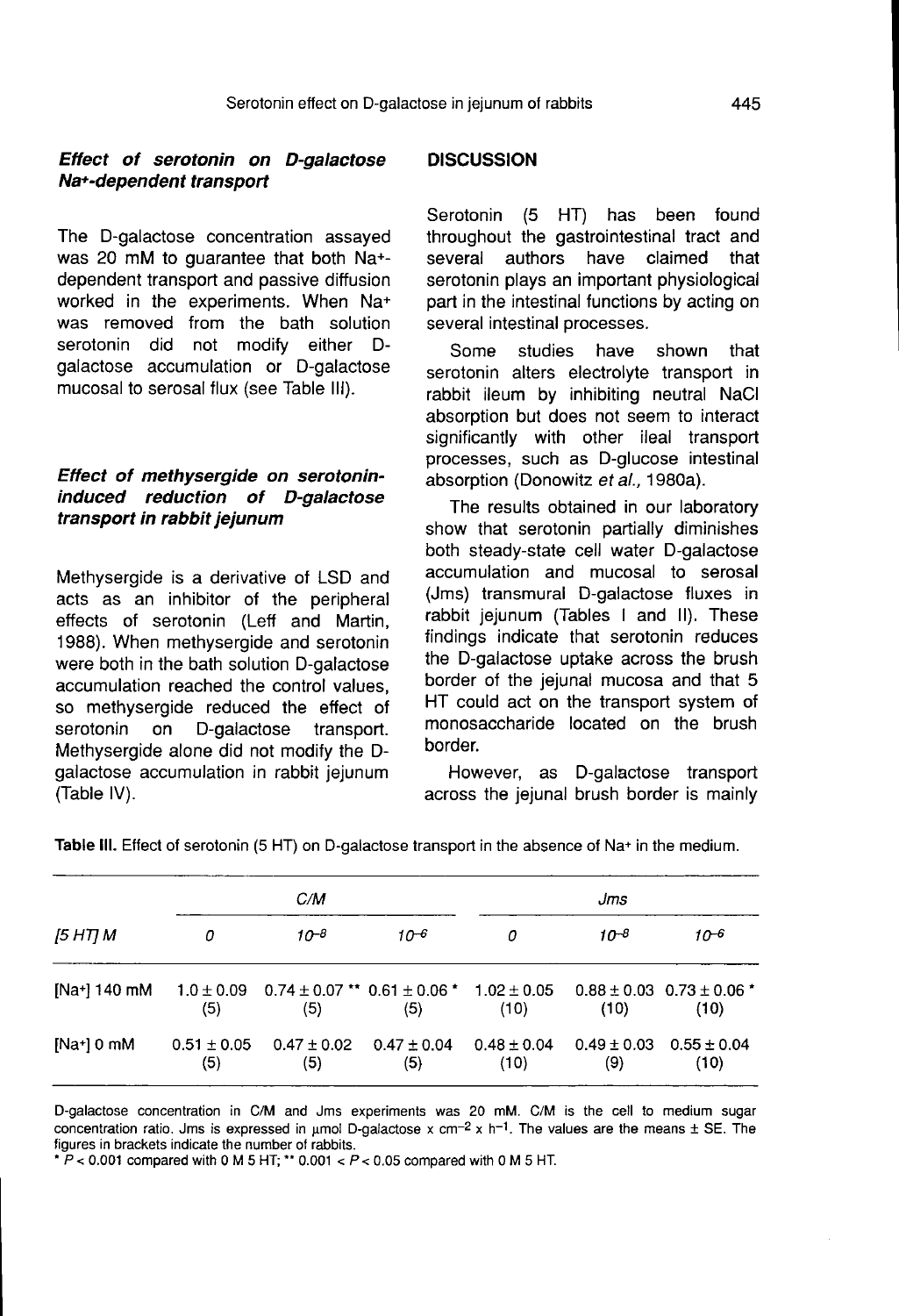|                         | C/M                     |                           |                           |  |  |
|-------------------------|-------------------------|---------------------------|---------------------------|--|--|
| Cont.                   | Met                     | 5 HT                      | $5 HT + Met$              |  |  |
| $3.12 \pm 0.14$<br>(10) | $3.08 \pm 0.21$<br>(10) | $1.88 \pm 0.08$ *<br>(10) | $3.60 \pm 0.33$ #<br>(10) |  |  |

Table IV. Effect of methysergide on serotonin induced reduction of D-galactose transport in rabbit ieiunum.

The values presented are the means ± SE; the figures in brackets indicate the number of rabbits. D-galactose concentration : 0.5 mM. Cont : tissues incubated in the absence of serotonin and methysergide; 5 HT : tissues incubated in presence of serotonin 10<sup>-6</sup> M; 5 HT + Met; tissues incubated with serotonin 10<sup>-6</sup> M and methysergide  $10^{-6}$  M.

\*  $P < 0.001$  compared with Cont;  $# P < 0.001$  compared with 5 HT.

the result of two mechanisms, Na+ dependent and passive transport, it was worth determining whether serotonin acts on only one or on both transport systems.

To this end, the effects of serotonin on<br>D-galactose accumulation and on accumulation and on mucosal to serosal transmural fluxes were measured when Na<sup>+</sup> had been removed from the bath solution. The results in Table III show that serotonin did not modify either sugar accumulation or Jms sugar fluxes in the absence of Na+. These findings suggest that serotonin<br>might have a purely local action, might have a principally located on the Na+-dependent transport.

In order to study the effect of serotonin in depth, the action of methysergide was assayed. Methysergide behaves as a competitive inhibitor of serotonin by<br>interacting with serotonin peripheral with serotonin peripheral<br>(Leff and Martin, 1988). receptors Serotonin receptors have been localized in the gastrointestinal tract in two separate sites : the myenteric plexus and the mucosal-submucosal interface (Gershon *et al.*, 1985).

The results gathered in Table IV show that methysergide blocked the inhibition produced by serotonin on D-galactose absorption but methysergide alone did not alter this process. These effects are in<br>partial agreement with the results agreement with obtained from studies of the intestinal secretion produced by serotonin, in which two antagonists of serotonin that bind with type 2 serotonin receptors, methysergide (Donowitz et al., 1977) and cisapride (Moriarty et al., 1987), inhibit the secretory action of serotonin.

#### **CONCLUSION**

To sum up, the present study shows that serotonin produces a reduction of D-<br>galactose absorption across rabbit galactose absorption across jejunum, and that this effect seems to be located on Na+-dependent uptake across the mucosal border. This effect could be caused by a local effect of the hormone, mediated by the binding to receptors located in intestinal mucosa. Several authors have postulated the role of calcium in modulating the serotonin gastrointestinal effects (Donowitz et al.,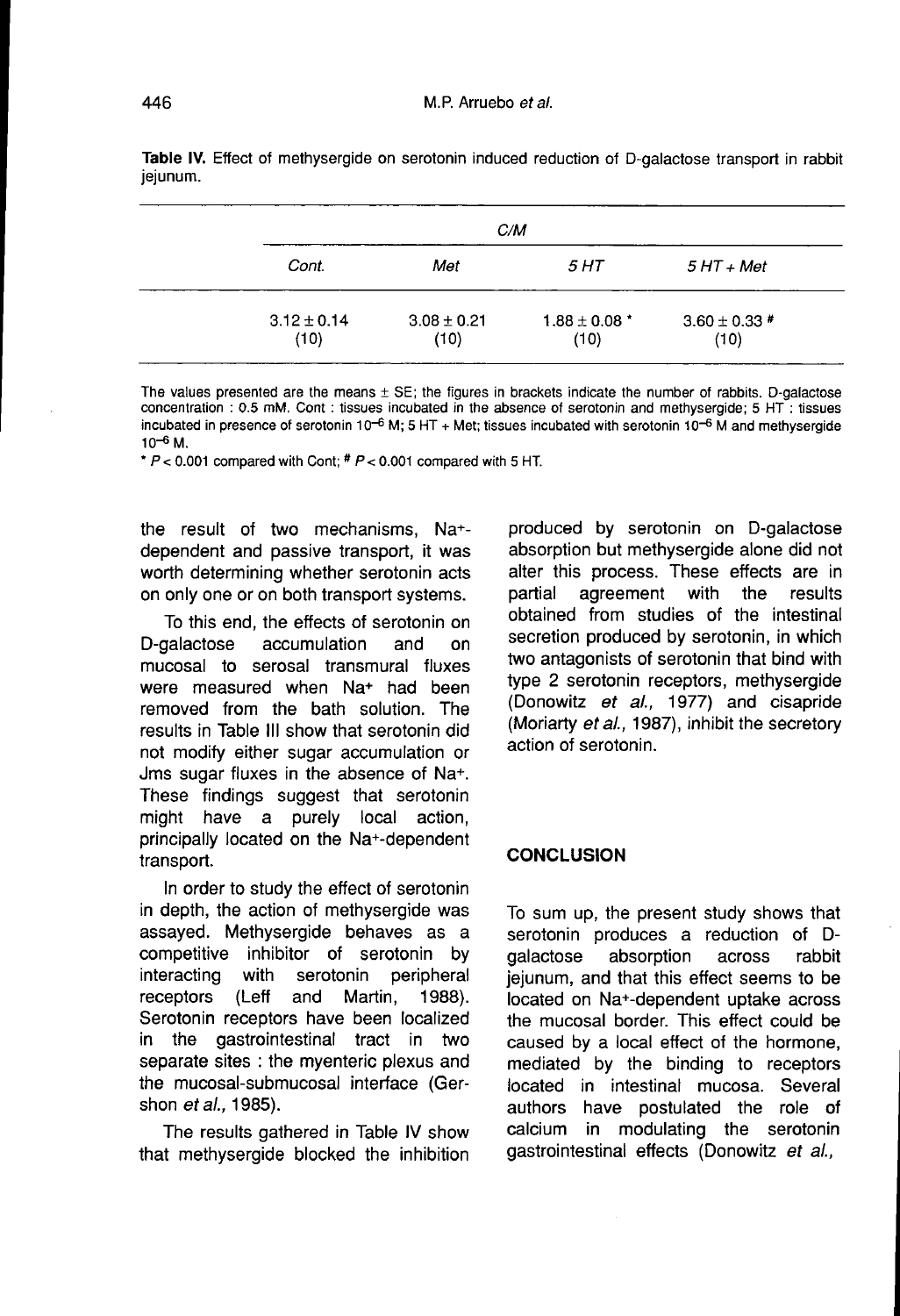1980b; Beubler et al., 1986; Zinner et al., 1986; Money et al., 1988). Further studies should attempt to determine whether calcium or other physiological substances are responsible for the effects of serotonin on sugar intestinal transport.

#### ACKNOWLEDGMENT

This work was supported in part by a grant from the DGA (CN-1/86).

We thank Prof. M.A. Plaza for helping in statistical determinations.

#### **REFERENCES**

Ahlman H., DeMagistris L., Zinner M. & Jaffe B.M. (1981) Release of immunoreactive serotonin into the lumen of the feline gut in response to vagal nerve stimulation. Science 213, 1 254-1 255

Beubler E., Bukhave K. & Rask-Madsen J. (1986) Significance of calcium for the prostaglandin  $E_2$ -mediated secretory response<br>to 5-hydroxytryptamine in the small intestine of the rat in vivo. Gastroenterology 90, 1972-1977

Biber B., Fara J. & Lundgren O. (1973) Intestinal vascular responses to 5-hydroxytryptamine. Acta Physiol. Scand. 87, 526-534

Black J.W., Bradbury J.E. & Wyllie J.H. (1979) Stimulation of colonic mucus output in the rat. Br. J. Pharmacol. 66, 456P-457P

Bj6rk S., Ahlman H., Dahlstrom A., Phillips S.F. & Kelli K.A. (1988) Serotoninergic regulation of canine enteric motility (measured as electrical activity) and absorption : physiologic and morphologic evidence. Acta Physiol. Scand. 133, 247-256

Donowitz M., Charney A.N. & Heffernan J.M. (1977) Effect of serotonin treatment on intestinal transport in the rabbit. Am. J. Physiol. 232, E85-E94

Donowitz M., Tai Y.H. & Asarkov N. (1980a) Effect of serotonin on active electrolyte transport in rabbit ileum, gallbladder and colon. Am. J. Physiol. 239, G463-G472

Donowitz M., Asarkof N. & Pike G. (1980b) Calcium dependence of serotonin-induced changes in rabbit ileal electrolyte transport. J. Clin. Invest. 66, 341-352

Ferrara A., Zinner M.J. & Jaffe B.M. (1987) Intraluminal release of serotonin, Substance P, and gastrin in the canine small intestine. Dig. Dis. Sci. 32, 289-294

Fondacaro J.D. (1984) Intestinal blood flow and motility. In : Physiology of the Intestinal Circulation (Shepherd A.P. & Granger D.N., eds.) N.Y. Raven Press, pp. 107-120

Gershon M.D., Takaki M., Tamir H. & Branchek T. (1985) The enteric neural receptor for 5 hydroxytryptamine. Experientia 41, 863-868

Gronstad K., Ahlman H., Dahlstrom A., Jaffe B.M. & Zinner M.J. (1984) The effects of vagal nerve stimulation on levels of serotonin and substance P in the portal vein of cat. Biog. Amines 1, 303-306

Gronstad K., Dahlstrom A., Jaffe B.M. & Ahlman H. (1986) Regional and selective changes in blood flow of feline small intestine induced by endoluminal serotonin. Acta Physiol. Scand. 127, 207-213

Gronstad K., Dahlstrom A., Florence M.J., Zinner M.J., Ahlman H. & Jaffe B.M. (1987) Regulatory mechanisms in endoluminal release of serotonin and substance P from feline jejunum. Dig. Dis. Sci. 32, 393-400

liundain A., Alcalde A.I., Barcina Y & Larralde J. (1985) Calcium dependence of sugar transport in rat small intestine. Biochim. Biophys. Acta 818, 67-72

Leff P. & Martin G.R. (1988) The classification of 5-hydroxytryptamine receptors. Med. Res. Rev. 8, 187-202

McFadden D., Jaffe B.M. & Zinner M.J. (1986) The effects of luminally administered serotonin and substance P on jejunal handling water and electrolytes in awake dogs. Am. J. Surg. 151, 81-86

Money S.R., Kimura K., Patroianu A. & Jaffe B.M. (1988) Effects of intravenous calcium on release of serotonin into jejunal lumen and portal circulation. Dig. Dis. Sci. 33, 977-981